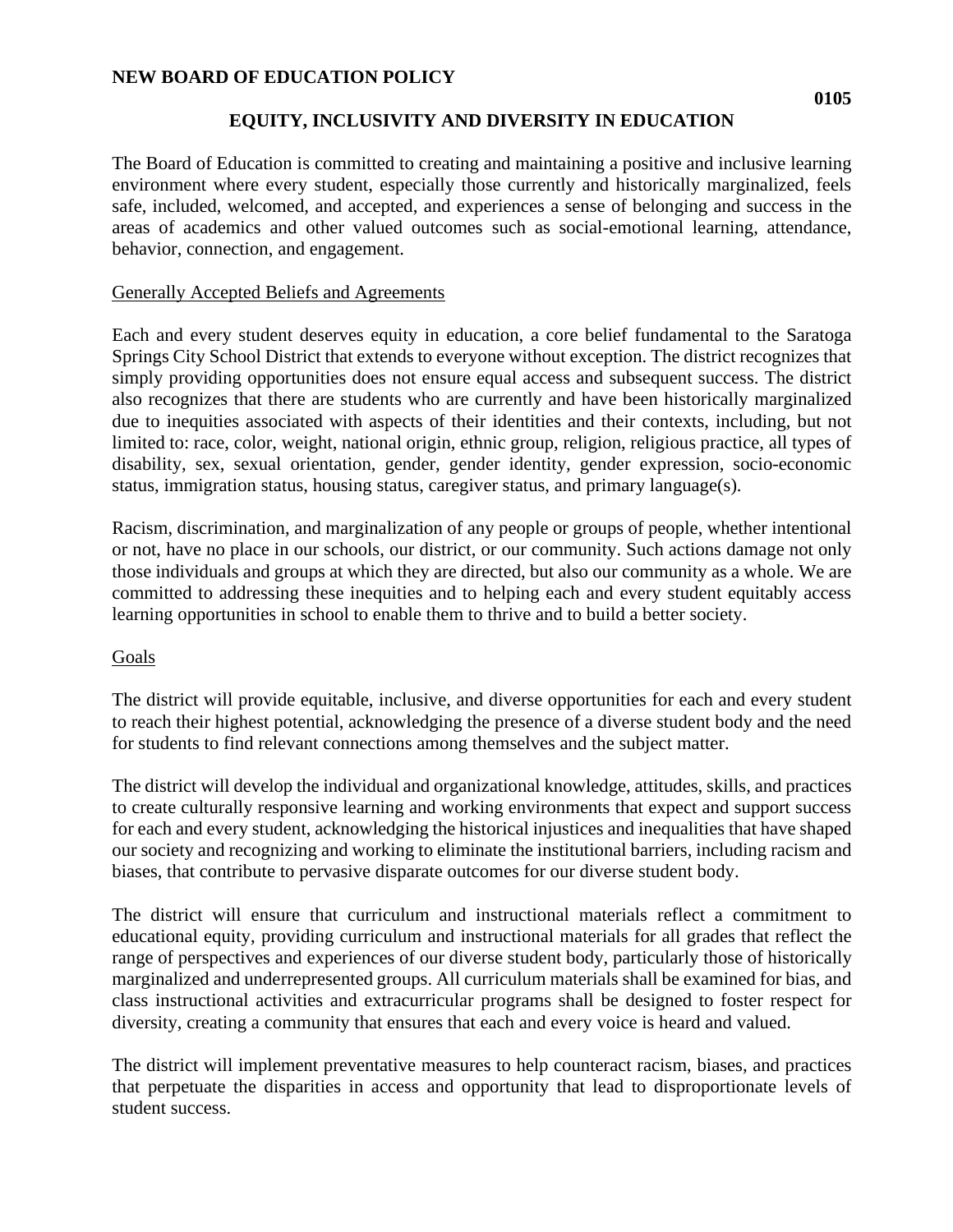The district will direct that training programs be established for students and staff on an annual basis to raise awareness of the issues surrounding cultural responsiveness, equity, and inclusion, and to facilitate the implementation of the aforementioned preventative measures.

The district will embrace the diversity of our student body, moving beyond tolerance and celebration to inclusivity and respect, helping the district reach our goal of creating an equitable and inclusive school community.

#### Accountability, Transparency, and Review

The Board of Education and all district staff accept responsibility and will hold themselves and each other accountable for providing every student with an equitable education, qualified teachers, challenging curriculum, and sufficient, individually-tailored support for learning so they can achieve success in the areas of academics and other valued outcomes.

The district also accepts its responsibility and will commit time, energy, and resources to develop a more equitable, inclusive, and welcoming environment for every student, family, and staff member. To this end, the Superintendent or their designee will establish a District Equity and Inclusion Committee, as well as building-level equity teams in each school. Committees will include representation from school and community stakeholders, including students, parents, staff, administrators, Board Trustees, and community members. The district-wide committee and the building-level teams will assist district and building administration in developing and implementing specific prevention initiatives, including the adoption and revision of policies and the implementation of practices designed to promote diversity, prevent racism and discrimination, and ensure equitable access to high quality educational staff, facilities, and materials to set up every student for success.

The district will adopt goals based on corresponding metrics related to this policy. The district will identify the multiple indicators necessary to monitor student outcomes and school climate and the specific data that will be used to ensure accountability for student, school, and district-wide success; reduce variability in outcomes; and ensure that these outcomes will not be predictable by actual or perceived personal characteristics. The district will ensure that this data is assessed and reported transparently to the public. Reporting may include, but is not limited to: standardized test scores; referrals, suspension, and expulsion reports; the percentage of students placed in Bilingual or English as a New Language (ENL), Honors/Advanced Placement courses, and Academic Intervention Services; as well as employee, family/caregiver, and student perceptions about school.

The Board of Education and the Superintendent or their designee will monitor, review, and report on the district's goals and metrics, the extent to which district schools are complying with this policy, and the progress made toward attaining the goals of this policy. Based on those results, this policy and the specific objectives set to meet its goals may be revised as needed.

# Equity Policy Communication

To be successful in this endeavor, it is imperative that each and every member of the school community is aware of this policy, its purpose and procedures, and the district's commitment to equity and inclusion.